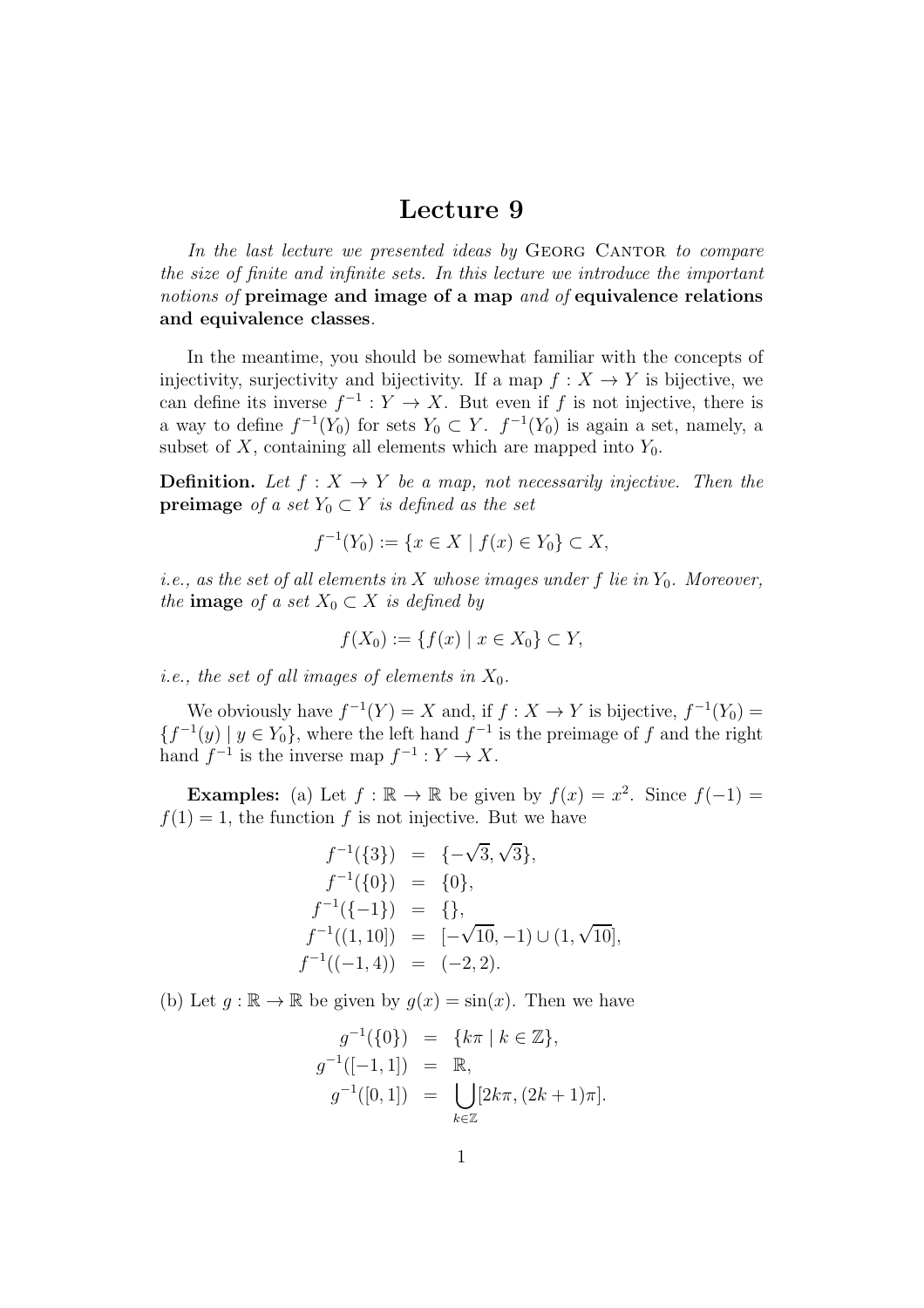(c) Let  $h : \mathbb{R} \to \mathbb{R}$ ,  $h(x) = x^2 - 4x + 2$ . Then the preimage  $h^{-1}((-\infty, 2])$  is  $h^{-1}((-\infty, 2]) = \{x \in \mathbb{R} \mid h(x) \leq 2\}.$ 

 $h(x) \le 2$  translates to  $x^2 - 4x \le 0$ , i.e.,  $x(x - 4) \le 0$ , which implies

$$
\{x \in \mathbb{R} \mid h(x) \le 2\} = [0, 4].
$$

The following picture illustrates the preimage  $h^{-1}((-\infty, 2])$  as the set of points of the real axis whose images are  $\leq 2$ .



Next, we introduce the notion of an equivalence relation. The crucial properties of the equality relation  $"="$  are the following:

- (a)  $x = x$ ,
- (b) if  $x = y$  then  $y = x$ ,
- (c) if  $x = y$  and  $y = z$  then  $x = z$ .

Sometimes, we want to introduce a weaker relation than equality on the elements of a set  $X$ , but these crucial properties should still hold. Such relations are called equivalence relations. Here is the precise definition.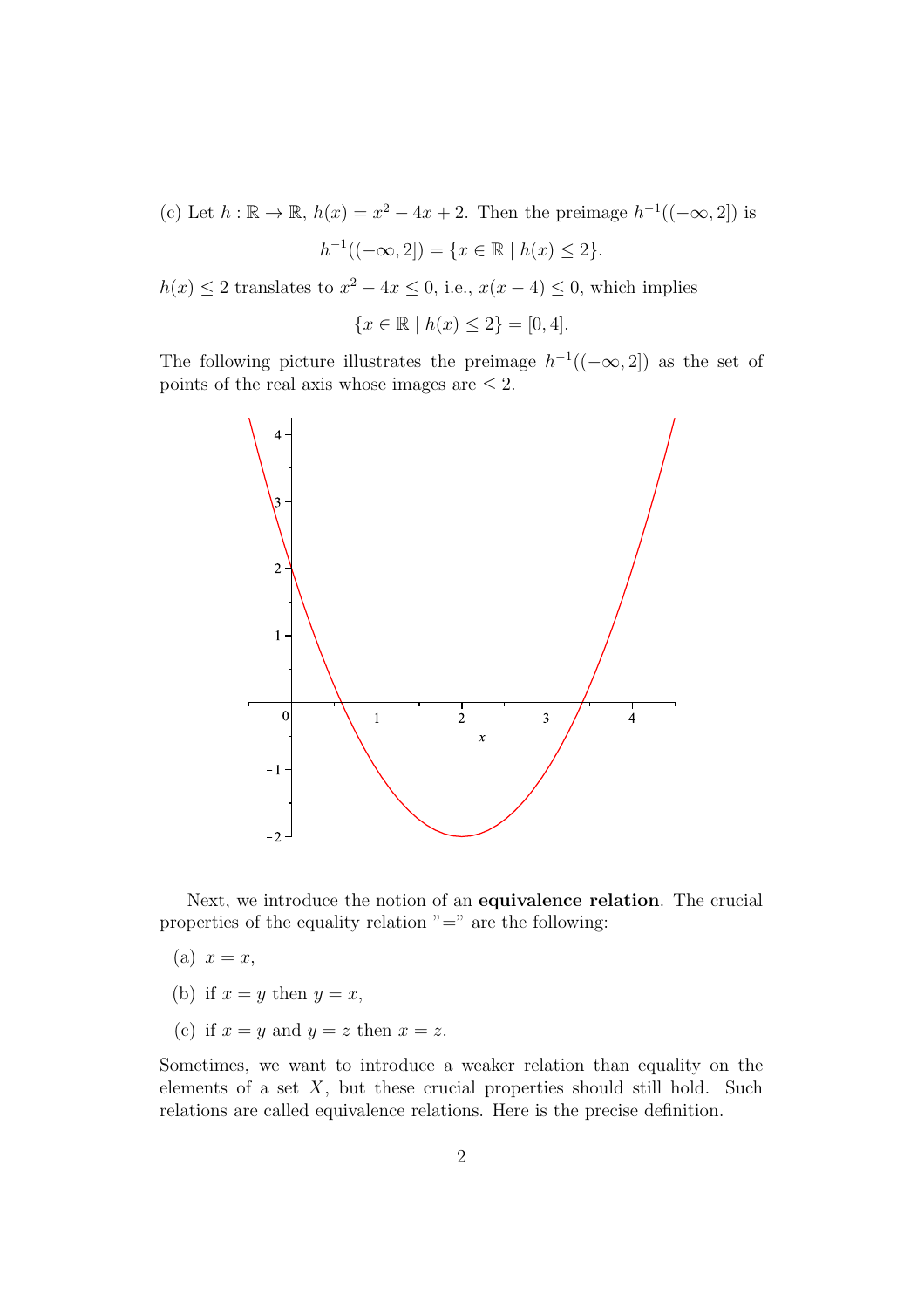Definition. *A relation* ∼ *on a set* X *is called an* equivalence relation *if the following three conditions are satisfied:*

- *(a)*  $x ∼ x$  *(reflexive condition)*,
- *(b) if*  $x \sim y$  *then*  $y \sim x$  *(symmetric condition)*,
- *(c) if*  $x \sim y$  *and*  $y \sim z$  *then*  $x \sim z$  *(transitive condition).*

Obviously, equality is an equivalence relation on any set. Here is another example:

**Example:** Let  $n \in \mathbb{N}$ . We say that two integers  $x, y \in \mathbb{Z}$  are equivalent and write  $x \sim y$ , if x and y have the same remainder under division by n. This can also be rephrased by the condition that  $x - y$  is divisible by n. (If  $n = 3$ , we have  $4 \sim 7$  and  $16 \sim -2$ .) Let us check Transitivity: Let  $x \sim y$ and  $y \sim z$ . Then we know that *n* divides  $x - y$  and  $y - z$  and, therefore, also  $(x - y) + (y - z) = x - z$ . This shows that  $x \sim z$ .

The relation  $\geq$  is **not** an equivalence relation: We have Reflexivity:  $x \geq x$ , and Transitivity:  $x \geq y$  and  $y \geq z$  imply  $x \geq z$ , but Symmetry is violated:  $3 \geq 2$  but not  $2 \geq 3$ .

Once, we have a set with an equivalence relation, we can define the equivalence classes:

**Definition.** Let *X* be a set and  $\sim$  be an equivalence relation on *X*. The equivalence class of  $x \in X$ *, denoted by* [x]*, is the set* 

$$
[x] = \{ y \in X \mid y \sim x \}.
$$

*The element*  $x \in X$  *is called a* **representative** *of the equivalence class* [x].

Example: With the equivalence relation of the previous example and  $n=3$  we have

> $[0] = \{ \ldots, -9, -6, -3, 0, 3, 6, 9, 12, \ldots \},\$  $[1] = \{ \ldots, -8, -5, -2, 1, 4, 7, 10, 13, \ldots \},\$  $[2] = \{ \ldots, -7, -4, -1, 2, 5, 8, 11, 14, \ldots \},\$

but also  $[5] = {\ldots, -1, 2, 5, 8, 11, \ldots} = [2]$ . We see that the representatives 2 and 5 have the same equivalence classes.

In view of this example, it seems to be true that two equivalence classes are either disjoint or they agree completely. This is generally true and is formulated in the following theorem.